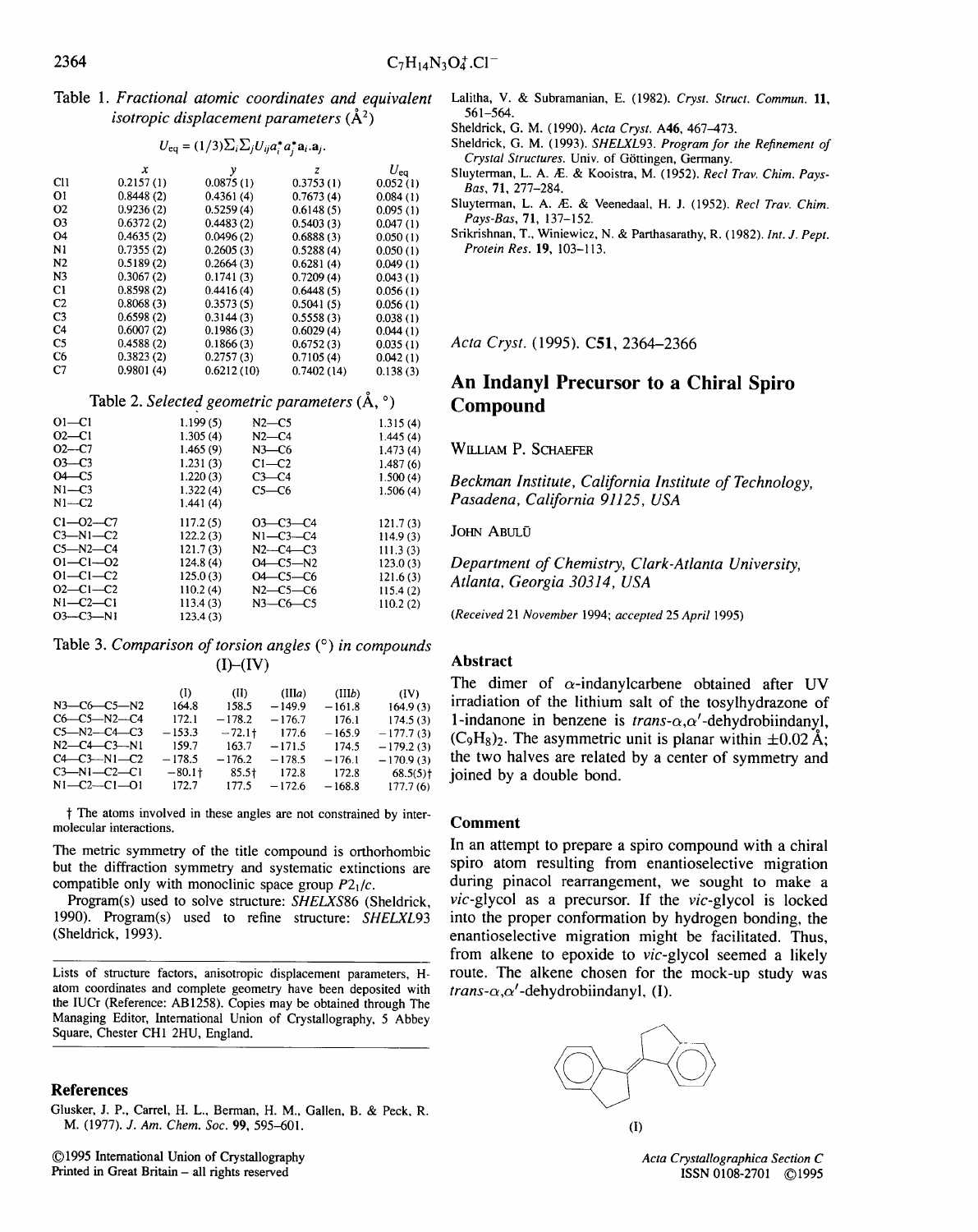The molecule displays normal geometry (Fig. 1, Table 2). C—C (aromatic) bonds average  $1.390(9)$  Å and the  $Cl=Cl<sup>i</sup>$  double bond is 1.351 (1) Å [symmetry code: (i)  $\frac{3}{2} - x$ ,  $\frac{3}{2} - y$ , -z]. All H-atom parameters were



Fig. 1. An *ORTEPII* (Johnson, 1976) drawing of the molecule with 50% probability ellipsoids. H atoms are shown as plain spheres with their refined parameters.







Fig. 3. A difference map in the plane of the asymmetric unit at the end of refinement. Contours are at  $-0.1$  (dashed), 0 (thin line), and 0.1 and 0.2 e  $\AA^{-3}$  (heavy lines).

refined; C—H bonds average  $0.991(13)$  Å and the two H-C--H angles average  $105.9(16)^\circ$ . The  $U_{ii}$  values of the heavy atoms are given in Table 3. Even though the data were collected at room temperature, the final difference map clearly shows the bonding electrons in the molecule (Fig. 3). The largest peaks in the final difference map are shown in Fig. 3, which displays residual density between every pair of C atoms except C1 and  $Cl<sup>i</sup>$ .

## **Experimental**

Following the procedure of Frimer, Weiss & Rosental (1994), 4 g of the lithium salt of the tosylhydrazone of 1-indanone was irradiated in benzene solution for 2.5 h using a 450 W Hanovia lamp (UV). From this solution was isolated 2.1 g of yellow solid which was recrystallized from 95% ethanol. The X-ray crystals were cleaved from these large chunks (m.p. 438-441 K).  $^{1}$ H and  $^{13}$ C NMR spectra were recorded.

#### *Crystal data*

 $C<sub>18</sub>H<sub>16</sub>$  $M_r = 232.32$ Monoclinic *C2/c*   $a = 13.758(5)$  Å  $b = 5.391(1)~\text{\AA}$  $c = 16.844(4)$  Å  $\beta = 93.00(3)^{\circ}$  $V = 1247.6~(6)~\text{\AA}^3$  $Z=4$  $D_x = 1.24$  Mg m<sup>-3</sup>

#### *Data collection*

Enraf-Nonius CAD-4 diffractometer  $\omega$  scans Absorption correction: none 7190 measured reflections 1781 independent reflections 1781 observed reflections [all reflections used,  $F_o^2$ positive and negative]

#### *Refinement*

Refinement on  $F^2$  $R(F^2 > 0) = 0.050$  $R[F^2 > 3\sigma(F^2)] = 0.044$  $wR(F^2) = 0.011$  $S = 2.95$ 1781 reflections 115 parameters All H-atom parameters refined  $w = 1/\sigma^2 (F_o^2)$  $(\Delta/\sigma)_{\text{max}} < 0.005$ 

Mo  $K\alpha$  radiation  $\lambda = 0.71073~\text{\AA}$ Cell parameters from 25 reflections  $\theta = 11.4 - 13.4^{\circ}$  $\mu = 0.065$  mm<sup>-1</sup>  $T = 296 K$ Triangular prism (irregular)  $0.52 \times 0.44 \times 0.37$  mm Pale yellow

 $R_{\text{int}} = 0.010$  for 155 duplicates; GOF 1.01 for 1781 reflections  $\theta_{\text{max}} = 30^{\circ}$  $h = -19 \rightarrow 19$  $k = -7 \rightarrow 7$  $l = -20 \rightarrow 20$ 3 standard reflections frequency: 150 min intensity decay: within statistical expectations

 $\Delta \rho_{\text{max}} = 0.28 \text{ e A}^{-3}$  $\Delta \rho_{\text{min}} = -0.16 \text{ e } \text{\AA}^{-3}$ Extinction correction: Larson (1967) Extinction coefficient:  $0.95(22) \times 10^{-6}$ Atomic scattering factors from *International Tables for X-ray Crystallography*  (1974, Vol. IV)